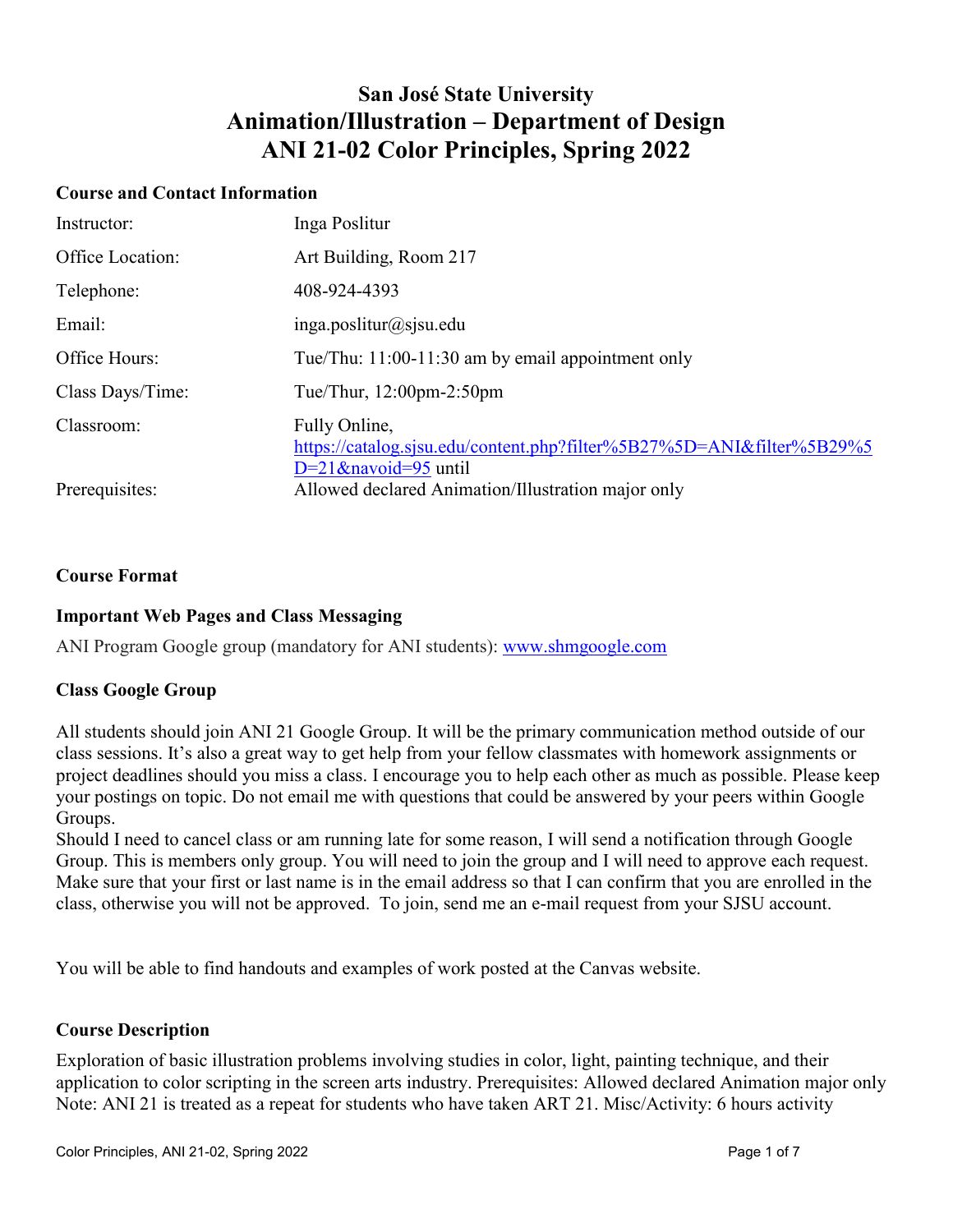## **Course Goals**

- Develop the ability to identify values and value shifts for painting.
- Learn to see color in temperature, warm, cool, neutral.
- Familiarize the student with process of painting and constant practice.
- Encourage the student to see color in class and out of classroom.
- Familiarize the student with traditional painting and industry application of painting

## **Course Learning Outcomes (CLO)**

Color Principles will focus on the understanding of color and light to enable you to create believable, painted illustrations. Students will learn the importance of judging values and using color temperature. To understand how color and light works, the class will paint different lighting situations from life, photos and memory.

For many students, this will be a departure from using dry media and you will gain an understanding of how to apply a wet medium. Students are expected to work in class on assigned projects and will receive supporting instruction in the form of demonstrations, slide lectures and critiques. There will be painted projects, as well as weekly homework assignments that reinforce what has been taught in class.

Upon successful completion of this course, students will be able to:

- 1. At the end of the course, students will gain an understanding of how to see and use color to create imagery.
- 2. Students will learn to recognize color temperature and value shifts through the process of painting from observation.

## **Required Texts/Readings**

## **Textbook**

No required textbook, but books listed below are highly recommended.

## **Other Readings**

Color and Light: A Guide for the Realist Painter, by James Gurney ISBN-13: 978-0740797712

Vision and Art: The Biology of Seeing, by Margaret Livingstone & David Hubel ISBN-13: 978-0810995543

Bright Earth: Art and the Invention of Color, by Philip Ball ISBN-13: 978-0226036281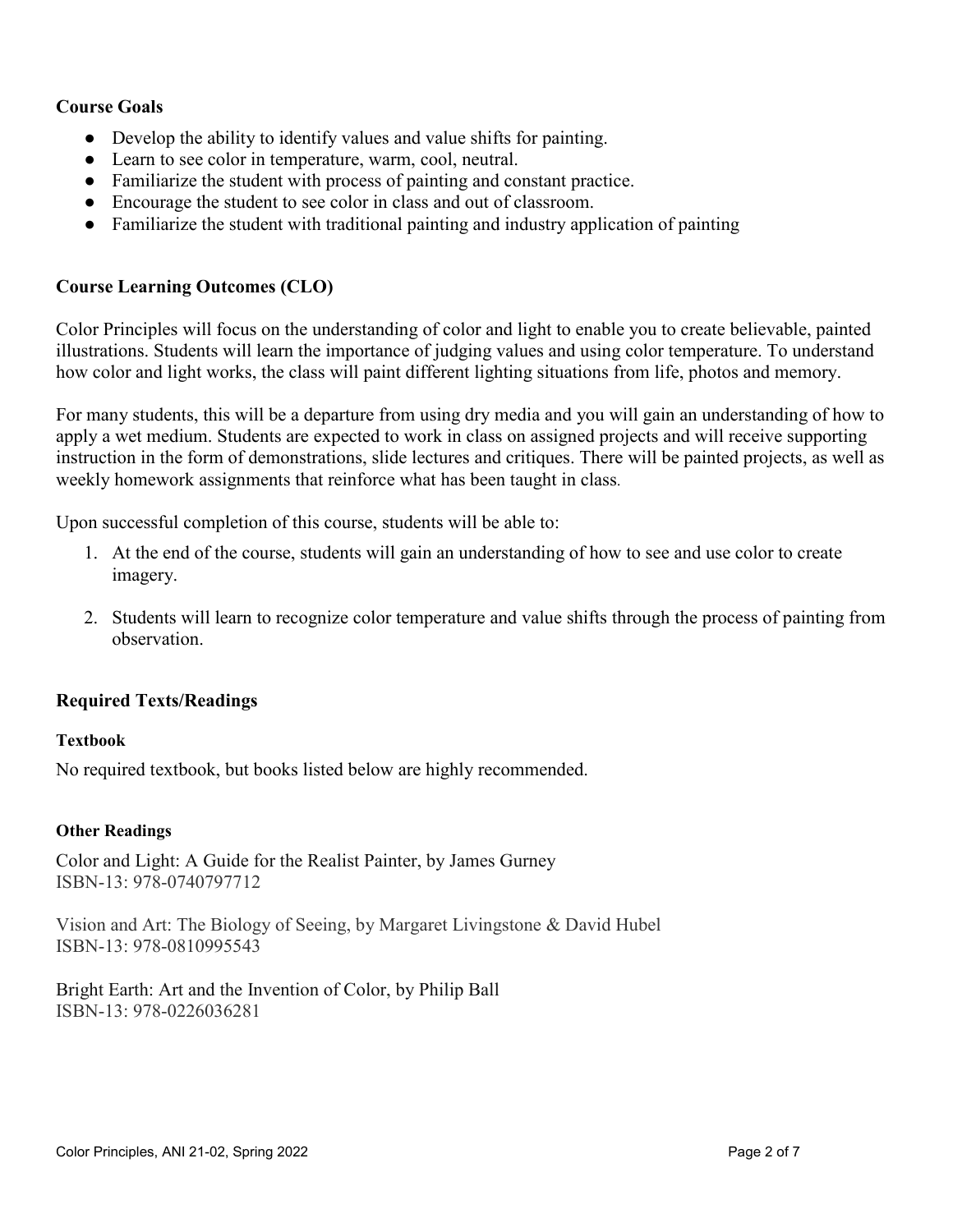#### **Other technology requirements / equipment / material**

This introductory course to painting, color and observation of light will be using the water-based painting medium of gouache. The materials list can be found on the Canvas website and will be discussed during the first class meeting.

## **Course Requirements and Assignments**

"Success in this course is based on the expectation that students will spend, for each unit of credit, a minimum of 45 hours over the length of the course (normally three hours per unit per week) for instruction, preparation/studying, or course related activities, including but not limited to internships, labs, and clinical practice. Other course structures will have equivalent workload expectations as described in the syllabus."

The majority of course requirements are projects that are technical in application to gain a proficient use in color. The beginning assignment consists of a 10 step-value scale to accurately discern how to create the illusion of light in a visual image. After gaining a foundation in implementing a value structure to construct a visual image, the use of color is added through assignments such as a color wheel, complementary color scale and color grid. From here, the course will observe the effects of "warm and cool color" temperature and replicate it in a painted project. Besides homework and critiques that reinforce projects throughout the semester a sketchbook of weekly painting is also required to practice observing color and light from nature.

#### **Final Examination or Evaluation**

The final project is a set of two still lives, painted form observation and the photo reference. The student will use the same image for both paintings, but implement four different color palettes. This project is due during the scheduled final exam schedule generated by the university.

## **Grading Information Policy**

- **a.**
- Students will be graded first and foremost on the quality of their work. You are expected to complete and turn in each assignment on the due date specified here or in class. By turning in work late or unfinished, you will automatically receive a lower or failing grade.
- It is understandable that each student will have a different level of skill and experience. Those who have elementary skills are expected to work hard and show progress to achieve satisfactory results. Making a sincere effort to learn and improve over the semester will be taken into consideration when calculating final grades.

## **b. Project Weight Breakdown**

- Projects 55% (painting/drawing)
- Final project  $10\%$
- Homework 20%
- Class participation 15%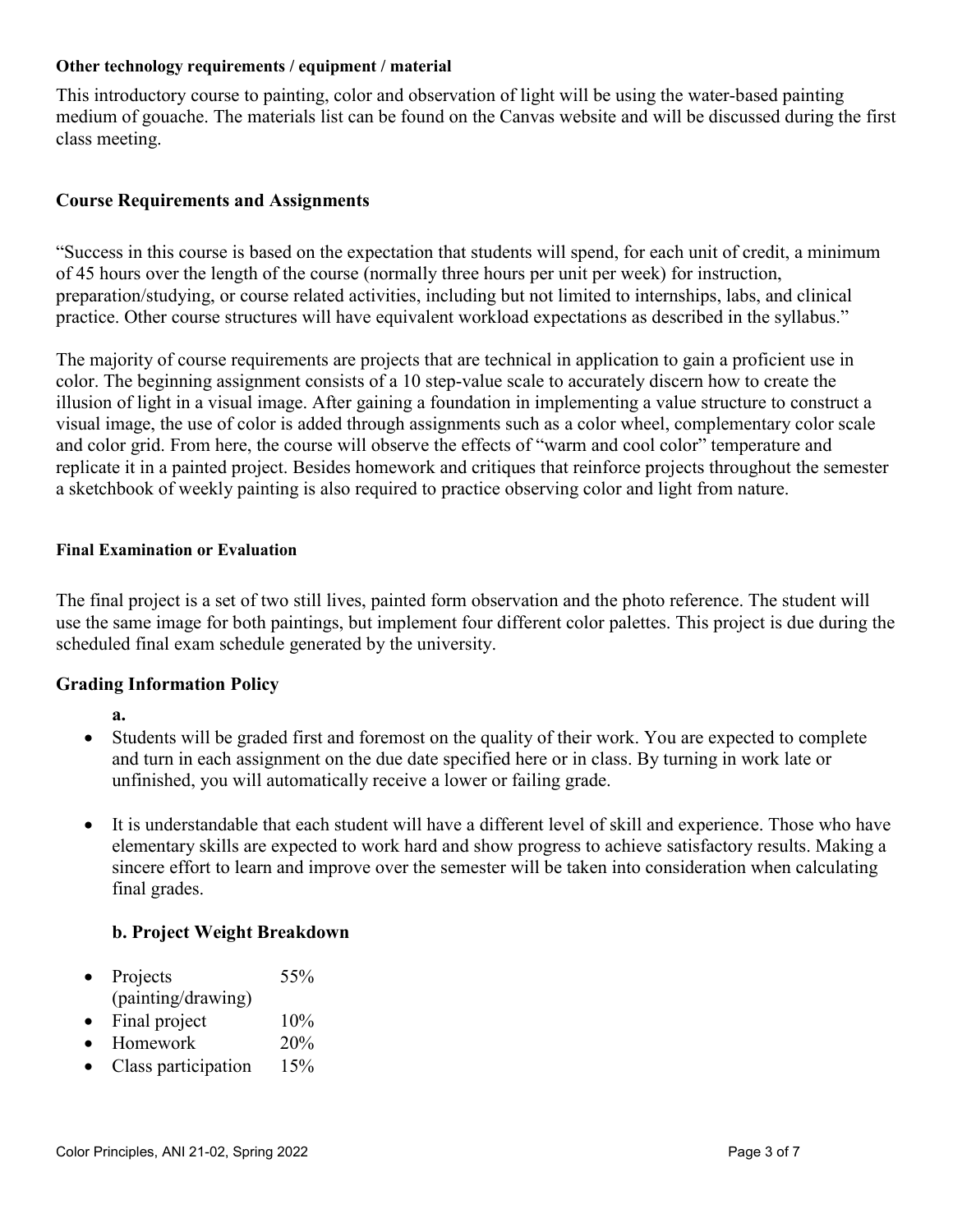## **c. Late Policy**

There are no make-up assignments. All assignments must be completed on the due date specified. Work not completed on the due date will be assigned a failing grade. Late work will be accepted only if prior arrangements have been made with the instructor. Students must make these arrangements a minimum of 24 hours before the due date. Please note that emails and voicemail messages do not constitute a prior arrangement.

A grades indicate excellent work. B grades indicate above average work. C grades indicate average work. D grades indicate below average work. F grades are failing.

A plus =  $100\%$  to 97%  $A = 96\%$  to 93% A minus =  $92\%$  to  $90\%$ B plus =  $89\%$  to  $87\%$  $B = 86\%$  to 83% B minus =  $82\%$  to  $80\%$ C plus =  $79\%$  to  $77\%$  $C = 76\%$  to 73% C minus  $= 72\%$  to 70% D plus =  $69\%$  to  $67\%$  $D = 66\%$  to 63% D minus =  $62\%$  to  $60\%$  $F = 59\%$  to 0%

## **Classroom Protocol**

## **Class Participation**

• Students are expected to join Zoom class on time and conduct themselves in a professional manner. Your class participation will be assessed on your attention and contribution to one-on-one and group critiques and on how you spend your time in class, working on assignments.

#### **Animation/Illustration Program Policies**

- Students must arrive to class on time with materials ready to work.
- Cell phones must be silenced.
- Private conversations during lectures and class discussions are not permitted.
- No checking email or using laptops for activities unrelated to the class.
- No playing personal audio through speakers, use headphones only.
- Be courteous to others, keep private conversations quiet.
- Clean the sinks if you use them for your project clean ups. Do not discard paints in the sink. Do not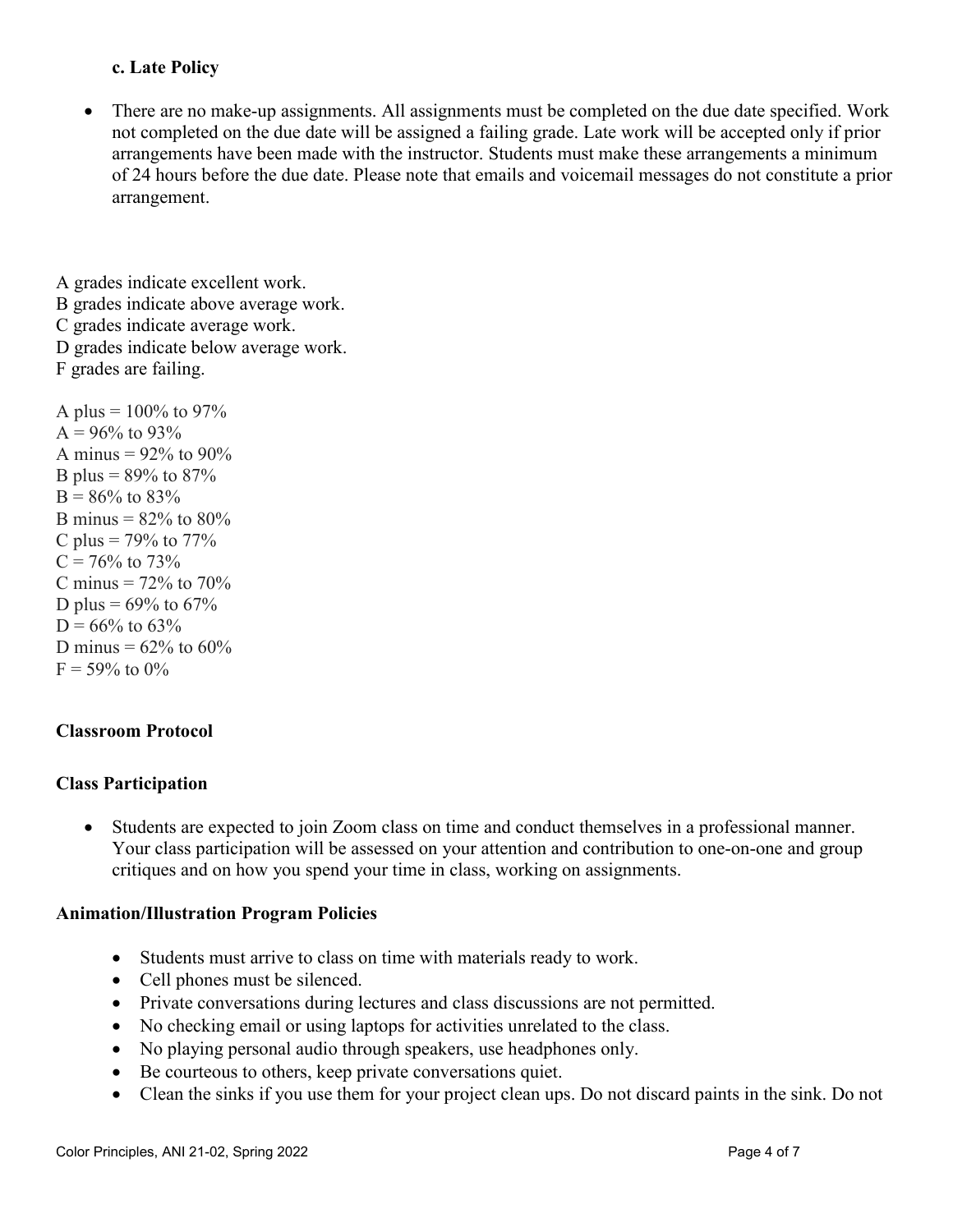discard paper towels on the floor, even if you are working at home! Your parents will NOT be happy if the sink will clog.

## **Academic Integrity policy (Academic Senate Policy F15-7)**

"The University's Academic Integrity policy, located at [http://www.sjsu.edu/senate/docs/S07-2.pdf,](http://www.sjsu.edu/senate/docs/S07-2.pdf) requires you to be honest in all your academic course work. Faculty members are required to report all infractions to the Office of Student Conduct and Ethical Development. The Student Conduct and Ethical Development website is available a[thttps://www.sjsu.edu/studentconduct/](https://www.sjsu.edu/studentconduct/)

Instances of academic dishonesty will not be tolerated by the Animation/Illustration program. Cheating on exams, plagiarism, presenting the work of another as your own, or the use of another person's ideas without giving proper credit will result in AUTOMATIC EXPULSION FROM AND FAILURE OF THE COURSE, with possible expulsion from the Animation/Illustration Major. A second offense will result in IMMEDIATE EXPULSION from the Animation/Illustration Major.

This includes but is not limited to copying someone else's imagery, altering someone else's imagery, altering a pre-existing 3D model, tracing or copying animation, and submitting someone else's notes for a grade.

## **University Policies**

Per University Policy S16-9 *(http://www.sjsu.edu/senate/docs/S16-9.pdf)*, relevant information to all courses, such as academic integrity, accommodations, dropping and adding, consent for recording of class, etc. is available on Office of Graduate and Undergraduate Programs' Syllabus Information web page at http://www.sjsu.edu/gup/syllabusinfo/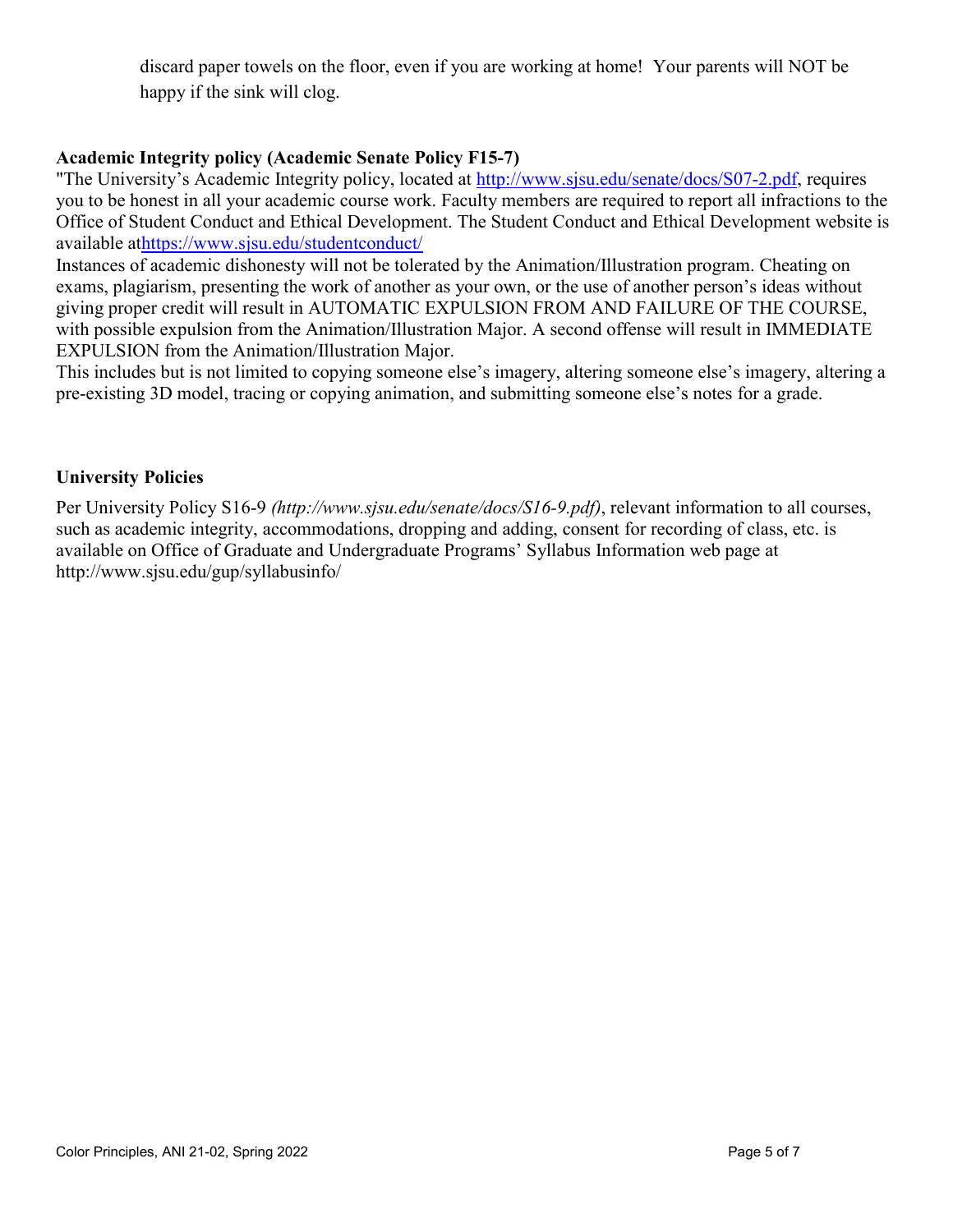# **Course Number / ANI 21-02 Color Principles, Spring Semester, Course Schedule**

The course schedule is subject to change or adjustments with fair notice. Notice will be given verbally in class or through the class Yahoo Group.

| Week           | <b>Date</b> | <b>Topics, Readings, Assignments, Deadlines</b>                              |
|----------------|-------------|------------------------------------------------------------------------------|
| $\mathbf{1}$   | 1/27        | Introduction to understanding value & light.                                 |
| $\overline{2}$ | 02/01       | (30) One value shape studies                                                 |
| $\overline{2}$ | 02/03       | B&W Value scale due                                                          |
| 3              | 02/08       | <b>Critiques and Revisions</b>                                               |
| 3              | 02/10       | (20) Four value shape studies                                                |
| $\overline{4}$ | 02/15       | <b>Critiques and Revisions</b>                                               |
| $\overline{4}$ | 02/17       | Limited palettes; Warm & cool color temperature. (15) B&W still life studies |
| 5              | 02/22       | <b>Critiques and Revisions</b>                                               |
| 5              | 2/24        | Color grids; Ultramarine & Burnt Sienna grid due                             |
| 6              | 03/01       | <b>Critiques and Revisions</b>                                               |
| 6              | 03/03       | (2) Still life studies. Warm & cool Palette                                  |
| $\overline{7}$ | 3/08        | <b>Critiques and Revisions</b>                                               |
| $\tau$         | 3/10        | Color wheel due                                                              |
| 8              | 3/15        | <b>Critiques and Revisions</b>                                               |
| 8              | 3/17        | Color studies and exploration                                                |
| 9              | 3/22        | <b>Critiques and Revisions</b>                                               |
| 9              | 3/24        | Color grid                                                                   |
| 10             | 3/29        | Spring Recess                                                                |
| 10             | 3/31        | <b>Spring Recess</b>                                                         |
| 11             | 4/05        | Critiques and Revisions                                                      |
| 11             | 4/07        | Color grid due                                                               |
| 12             | 4/12        | Introduction to Landscape painting. Color complement scale due               |
| 12             | 4/14        | <b>Critiques and Revisions</b>                                               |
| 13             | 4/19        | Critiques and Revisions                                                      |

## **Course Schedule**